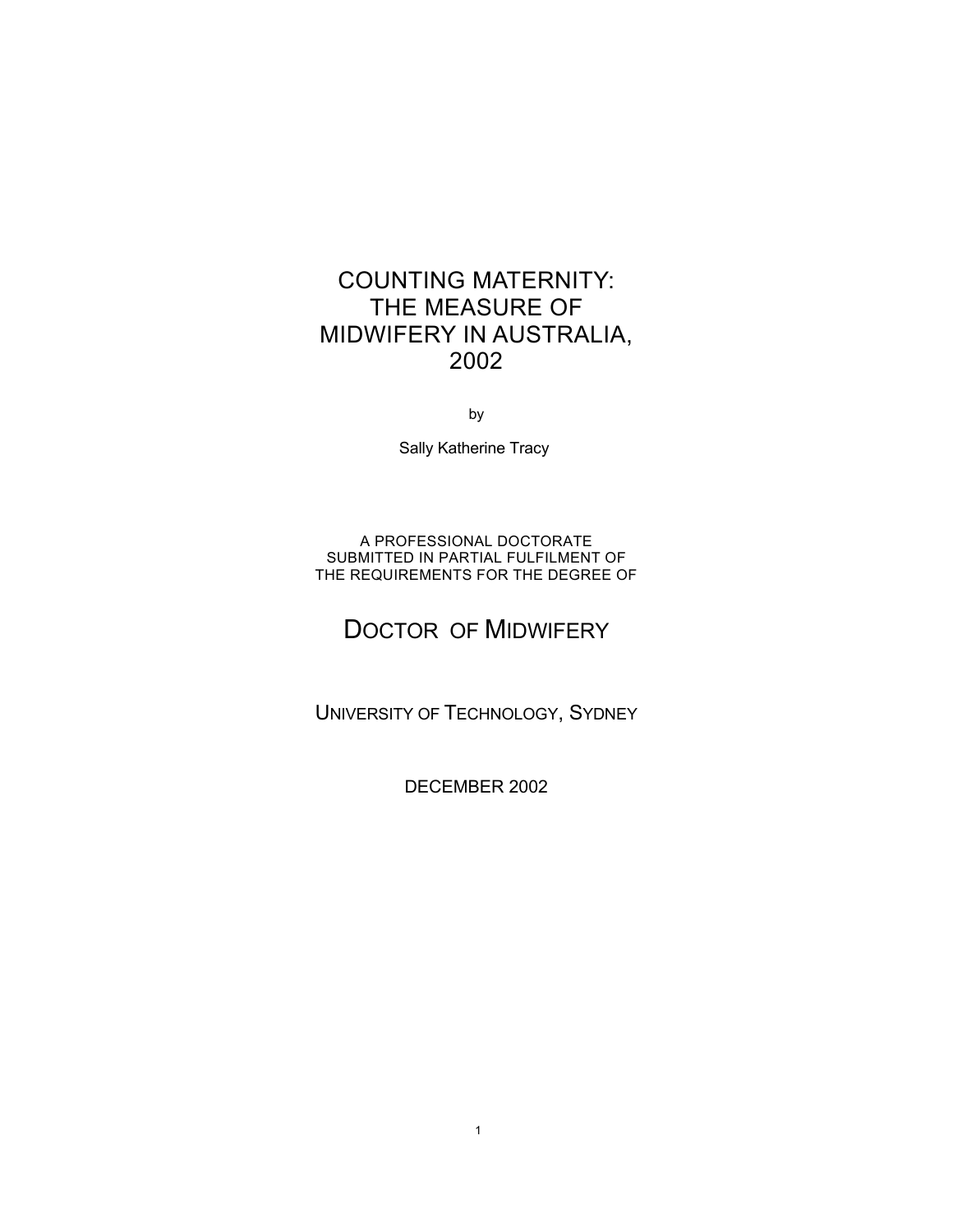# **ABSTRACT**

The aim of this Professional Doctorate in Midwifery is to challenge the status quo in maternity services through scholarly reflection and research. Through the studies reported here I aim to provide women with information on which to make informed choices about the services available to them, and to ensure politicians become more responsive to the lack of options currently available in Australia. My aim is also to provide measures that would allow maternity service managers to deploy resources more efficiently to achieve the best care.

 The majority of the papers in the portfolio are derived from population data that is routinely collected in Australia. One of the cornerstones of healthcare improvement is creating meaningful information and measurement from these collections. True comparisons from accurate data can be used to better understand the nature of the system, and to gauge whether changes have been effective. Thus, the information derived from various collections of routinely collected data is used to measure and evaluate the maternity services. This measures only part of the experience of childbirth, however.

The Doctorate is a collection of nine major works undertaken in the years 1999 to 2002, during my appointment as a research midwife with the Australian Midwifery Action Project (AMAP). The first paper is an essay that tells of the juxtaposition of two different worldviews and the paradigmatic issues that shape the professional differences between obstetrics and midwifery. The second consists of a brief overview of the Australian maternity system described within the terms of reference for a Senate Inquiry into Childbirth Procedures. The third and fourth papers explore the levels of obstetric intervention for low risk women and the cost of these interventions using a new costing model derived from population data. The fifth paper reviews the contemporary issues in the workforce and education of midwives. The sixth paper outlines a proposal for funding reform and a new model of midwifery care. The seventh paper compares midwifery in Australia and New Zealand, in terms of a public health strategy. The eighth paper explores the concept of a new research method called Graffiti; and the final paper continues the theme of measurement in an essay titled 'Evidence based Everything.

The portfolio explores a number of issues around public funding and the call for reform of the maternity services in Australia. In particular it argues for reforms to fund a more responsive service, based on values outlined by women who experience maternity care in Australia, as opposed to those guided by obstetrics and technology who currently set the agenda and determine the way maternity services will be offered and funded.

Although I have articulated and measured some of the characteristics of midwifery and obstetric care in Australia, this disentangling or quantification merely underlies and emphasises the many more continuations and complexities that coexist beyond that, which is 'measured'.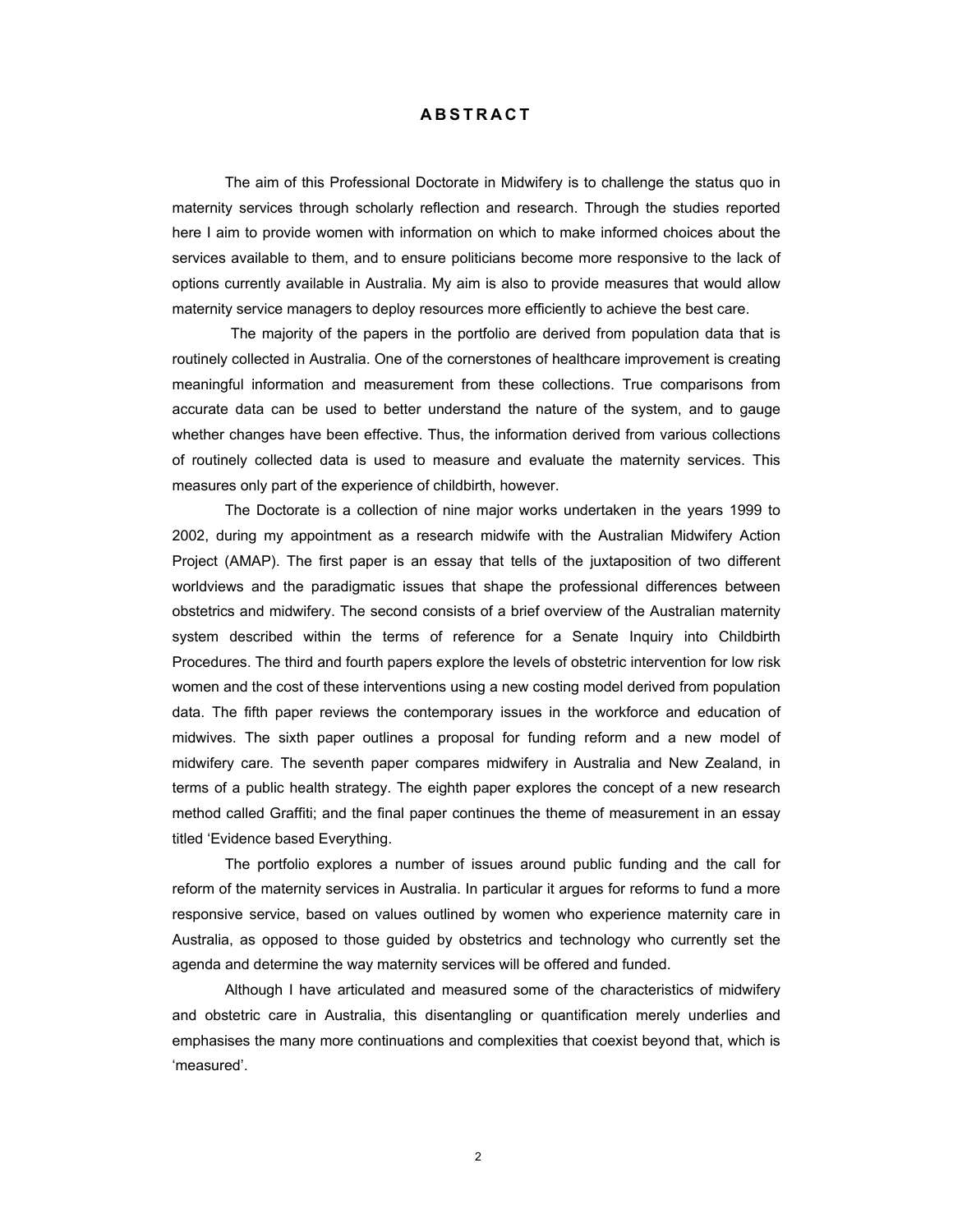# TABLE OF CONTENTS

| THE IMPACT OF WESTERN SCIENTIFIC THOUGHT ON MIDWIFERY 31 |  |
|----------------------------------------------------------|--|
| THE MIDWIFE AND MOTHER IN WESTERN ART 34                 |  |
|                                                          |  |
| MOVING INTO THE TWENTIETH CENTURY BEYOND THE OBSERVER38  |  |
|                                                          |  |
|                                                          |  |
|                                                          |  |
|                                                          |  |
|                                                          |  |
|                                                          |  |
|                                                          |  |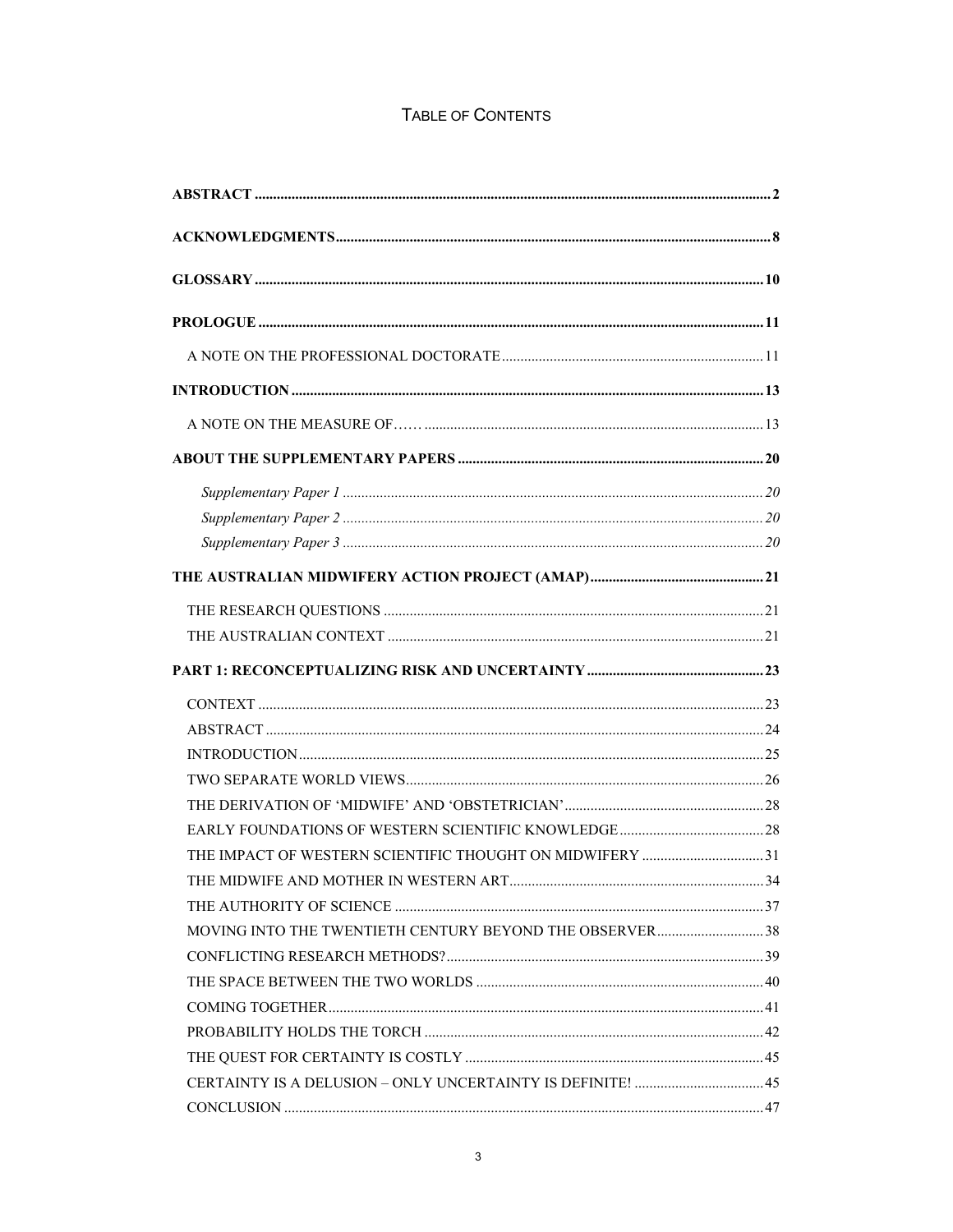| PART 2: CHILDBIRTH IN AUSTRALIA: MEASURING THE CURRENT STATE OF PLAY                                                               |  |
|------------------------------------------------------------------------------------------------------------------------------------|--|
|                                                                                                                                    |  |
| AN OVERVIEW OF THE AUSTRALIAN MATERNITY SYSTEM BASED ON A<br>SUBMISSION TO THE SENATE INQUIRY INTO CHILDBIRTH PROCEDURES, 1999  57 |  |
|                                                                                                                                    |  |
|                                                                                                                                    |  |
| $(a)$ : To address the range and provision of antenatal care services to ascertain whether                                         |  |
| interventions can be minimised through the development of best practice in antenatal screening                                     |  |
|                                                                                                                                    |  |
| (b). To address the variation in childbirth practices between different hospitals (and different                                   |  |
| states) particularly with respect to the level of interventions such as caesarean section birth,                                   |  |
|                                                                                                                                    |  |
| $(c \text{ and } d)$ : To address the variation in such procedures between public and private patients and any                     |  |
| variations in clinical outcomes associated with the variation in intervention rates, including                                     |  |
|                                                                                                                                    |  |
| $(e)$ . To addresses the best practices for safe and effective births being demonstrated in particular                             |  |
|                                                                                                                                    |  |
| (f): To address the issues around early discharge programs to ensure their appropriateness 71                                      |  |
| $(g)$ . To address the adequacy of access, choice, models of care, and clinical outcomes for rural                                 |  |
| and remote Australians, for Aboriginal and Torres Strait Islander women, and for women of non-                                     |  |
| $(i)$ : To address the adequacy of information provided to expectant mothers and their families in                                 |  |
|                                                                                                                                    |  |
|                                                                                                                                    |  |
|                                                                                                                                    |  |
|                                                                                                                                    |  |
| ROBERTS C L, TRACY S, PEAT B. RATES FOR OBSTETRIC INTERVENTION AMONG                                                               |  |
| PRIVATEAND PUBLIC PATIENTS IN AUSTRALIA: POPULATION BASED DESCRIPTIVE                                                              |  |
|                                                                                                                                    |  |
|                                                                                                                                    |  |
|                                                                                                                                    |  |
|                                                                                                                                    |  |
| <b>COSTING THE CASCADE: ESTIMATING THE COST OF INCREASED OBSTETRIC</b>                                                             |  |
|                                                                                                                                    |  |
|                                                                                                                                    |  |
|                                                                                                                                    |  |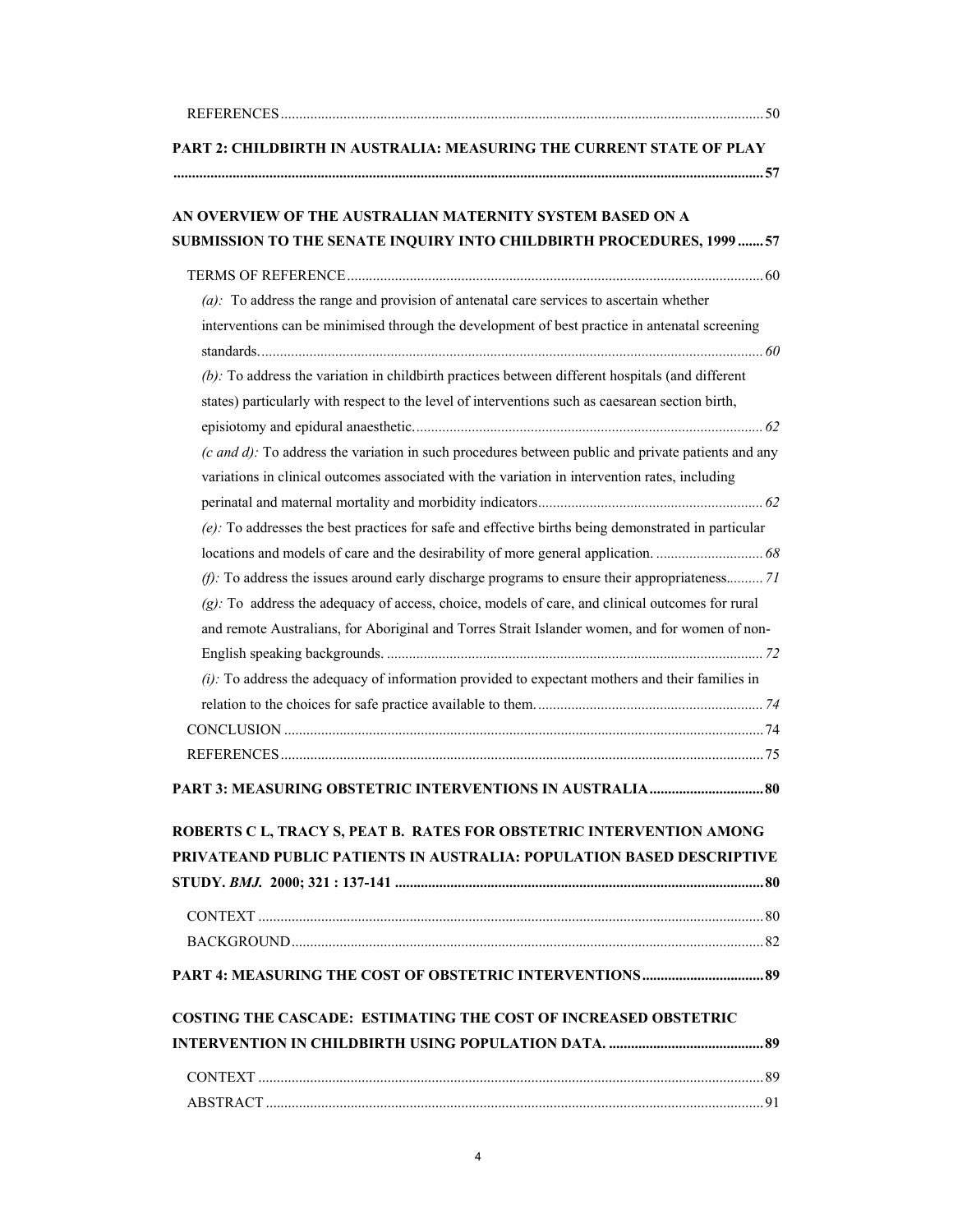| PART 5: MEASURING THE AUSTRALIAN MIDWIFERY WORKFORCE  109          |  |
|--------------------------------------------------------------------|--|
| TRACY S, BARCLAY L, BRODIE P. CONTEMPORARY ISSUES IN THE WORKFORCE |  |
| AND EDUCATION OF AUSTRALIAN MIDWIVES. AUSTRALIAN HEALTH REVIEW     |  |
|                                                                    |  |
|                                                                    |  |
|                                                                    |  |
|                                                                    |  |
|                                                                    |  |
|                                                                    |  |
|                                                                    |  |
|                                                                    |  |
|                                                                    |  |
|                                                                    |  |
|                                                                    |  |
|                                                                    |  |
| SECTION II : FUNDING HEALTH IN AUSTRALIA AND NEW ZEALAND  129      |  |
|                                                                    |  |
|                                                                    |  |
|                                                                    |  |
|                                                                    |  |
|                                                                    |  |
|                                                                    |  |
| SECTION III : A PROPOSAL FOR FUNDING REFORM IN AUSTRALIA  139      |  |
|                                                                    |  |
| THE MAJOR OBJECTIVES OF THE SECOND ROUND TABLE DISCUSSION CANBERRA |  |
|                                                                    |  |
| A THEORETICAL CONSTRUCT OF THE NEW MODEL - THE 'REGIONAL HEALTH    |  |
|                                                                    |  |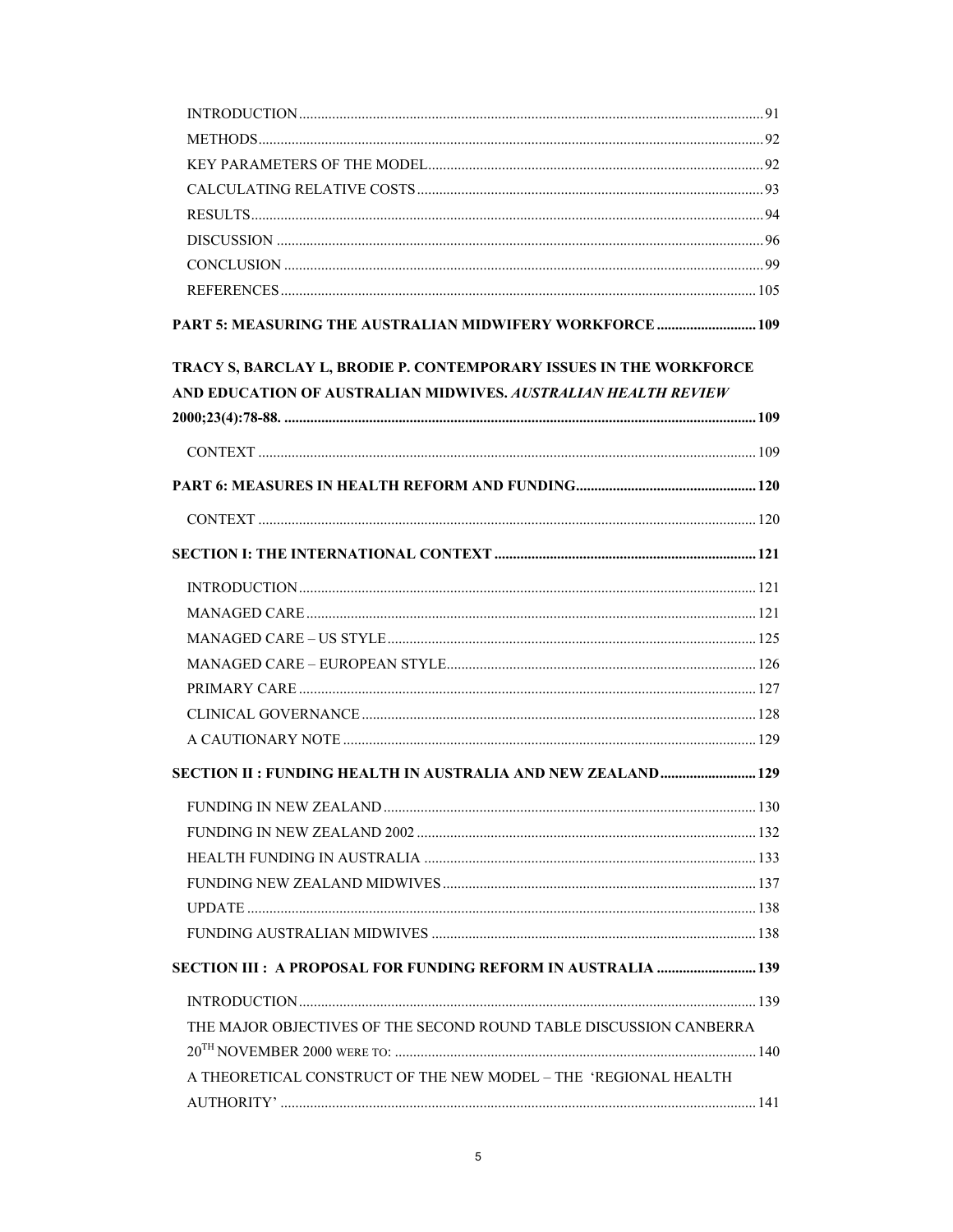| <b>SECTION IV : A PROPOSAL FOR AN INTEGRATED MIDWIFERY MODEL 146</b> |     |
|----------------------------------------------------------------------|-----|
|                                                                      |     |
|                                                                      |     |
|                                                                      |     |
|                                                                      |     |
|                                                                      |     |
|                                                                      |     |
|                                                                      |     |
|                                                                      |     |
|                                                                      |     |
|                                                                      |     |
|                                                                      |     |
|                                                                      |     |
| MIDWIFERY AS A PUBLIC HEALTH MEASURE: IS THERE ANY EVIDENCE?  164    |     |
|                                                                      |     |
|                                                                      |     |
|                                                                      |     |
|                                                                      |     |
|                                                                      |     |
|                                                                      |     |
|                                                                      |     |
|                                                                      |     |
|                                                                      |     |
|                                                                      |     |
| BIRTH INTERVENTIONS                                                  | 172 |
|                                                                      |     |
|                                                                      |     |
|                                                                      |     |
|                                                                      |     |
|                                                                      |     |
|                                                                      |     |
|                                                                      |     |
|                                                                      |     |
|                                                                      |     |
|                                                                      |     |
|                                                                      |     |
|                                                                      |     |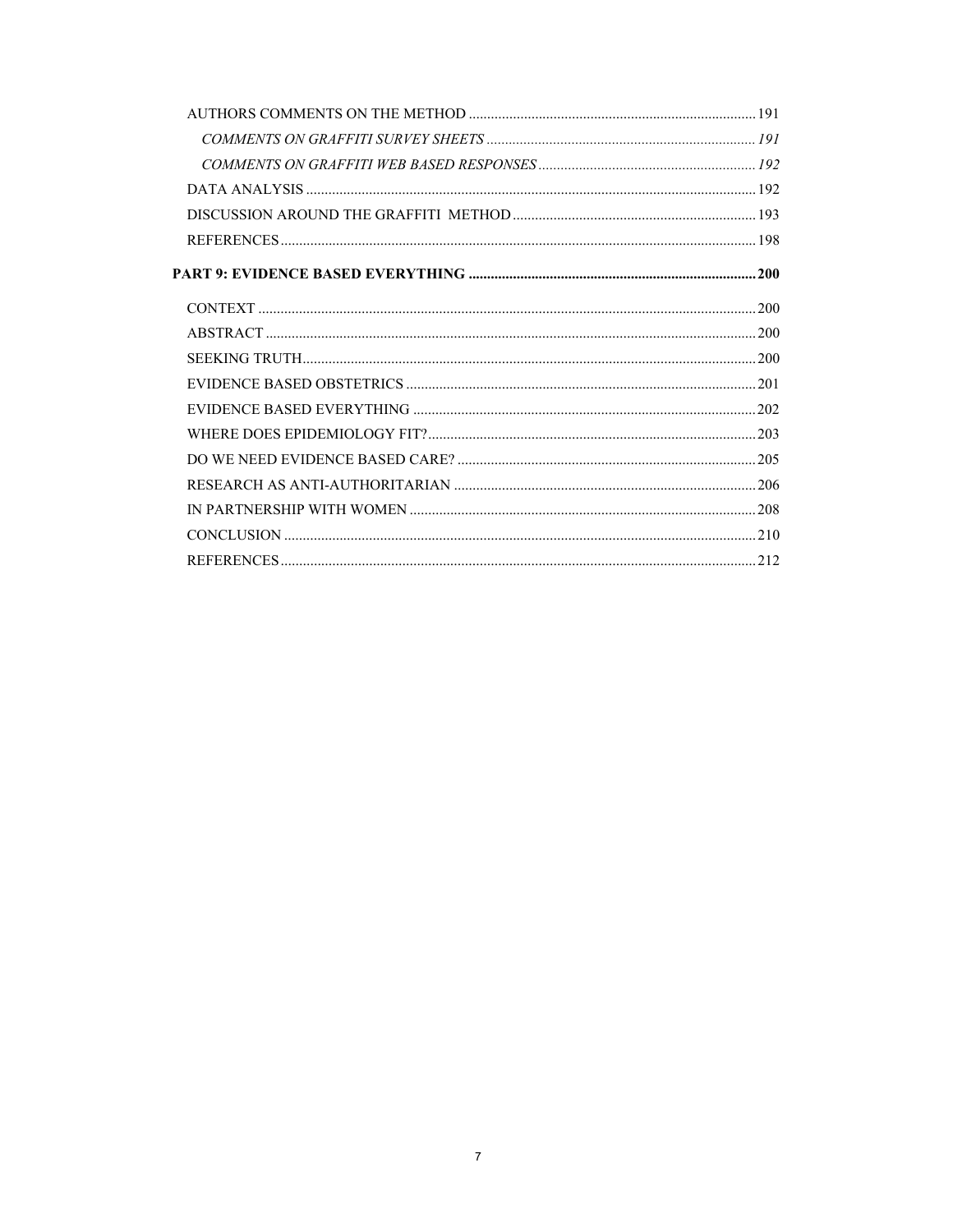### **Acknowledgments**

Firstly I would like to acknowledge the vision and generosity of Jill White, Dean of the Faculty of Nursing, Midwifery and Health at UTS in Sydney, who introduced the Professional Doctorate in Midwifery to UTS, Australia and the World! My thanks also go to the long suffering academic staff who along with Jill were there at the beginning of the process especially Mary Chiarella and her colleagues, who battled with the original Prof. Doc. School programs in the early days. To Lesley Barclay, as my supervisor, I owe a very special vote of thanks. Thankyou for your tireless enthusiasm and energy, and for standing beside me on the journey….never letting me off the track, in fact. Thankyou for always seeing the cheerful side of some of our really 'down' times, and for always being on the end of an email, no matter how many other things you had to do. Thankyou also to Virginia Schmied for also trying to keep me in some sort of 'line' as a co-supervisor – thankyou for trying! My opportunity to share a vision in the way midwives and women do in a relationship arose when Barb Vernon became my external supervisor. Thankyou, Barb for the insight and suggestions you were able to offer; for all the drink coasters posted into your hard drive by adventurous two year olds aware their mother was preoccupied on the phone. I want to also acknowledge Justine, who with Barb and Willy patiently walked with me along the political corridors, teaching me all sorts of wonderful new political thoughts and inspiring me to believe that everything and anything is possible. What would this doctorate have been without our visionary and inspiring colleagues from across the Tasman: Karen Guilliland, Sal Pairman, and Chris Hendry……constantly reminding us that we exist in some Dark Age when we compare our politicians, our social policies and of course the way our countries value their midwifery profession. How I have enjoyed sharing the final details of how to 'scheme' and 'hatch' and 'plot' and most of all to think strategically. Thankyou also, for my constant supply of duty free 'Mother's Ruin'. How can I acknowledge my colleagues on this side of the Tasman without thinking fondly of the 'damp duster' or the 'direct entrant' directing the traffic, or the thousand and one new titles we have for our Prof Docs. To Nicky, Pat and Lesley, I owe so much for the wonderful support and friendship and funny times we have shared from day one of the Prof Doc. I would like to thank my family and friends for their patience and support, including my kids who have spent what they consider to be a 'lifetime' - waiting to be collected from the station because their mother was 'just finishing something off' before she could come. None of this could have happened if I had not been able to extract myself on an annual basis from the daily rigours of being a mother and go 'bush' for a week or so to Barraba Station. Here I was able to truly be quiet and put my thoughts together with the help of 'grandfather lizard', otherwise known as JL, and his endless anecdotes concerning galahs and rain. This would not be complete without my acknowledging my family and other animals at Emu Bottom who have waited so patiently for one or other 'things' to be finished so we could walk in the mornings, so that meals would appear, the computer would be free, or those clothes in the washing machine might see some sunshine. Finally, but most especially, I must thank the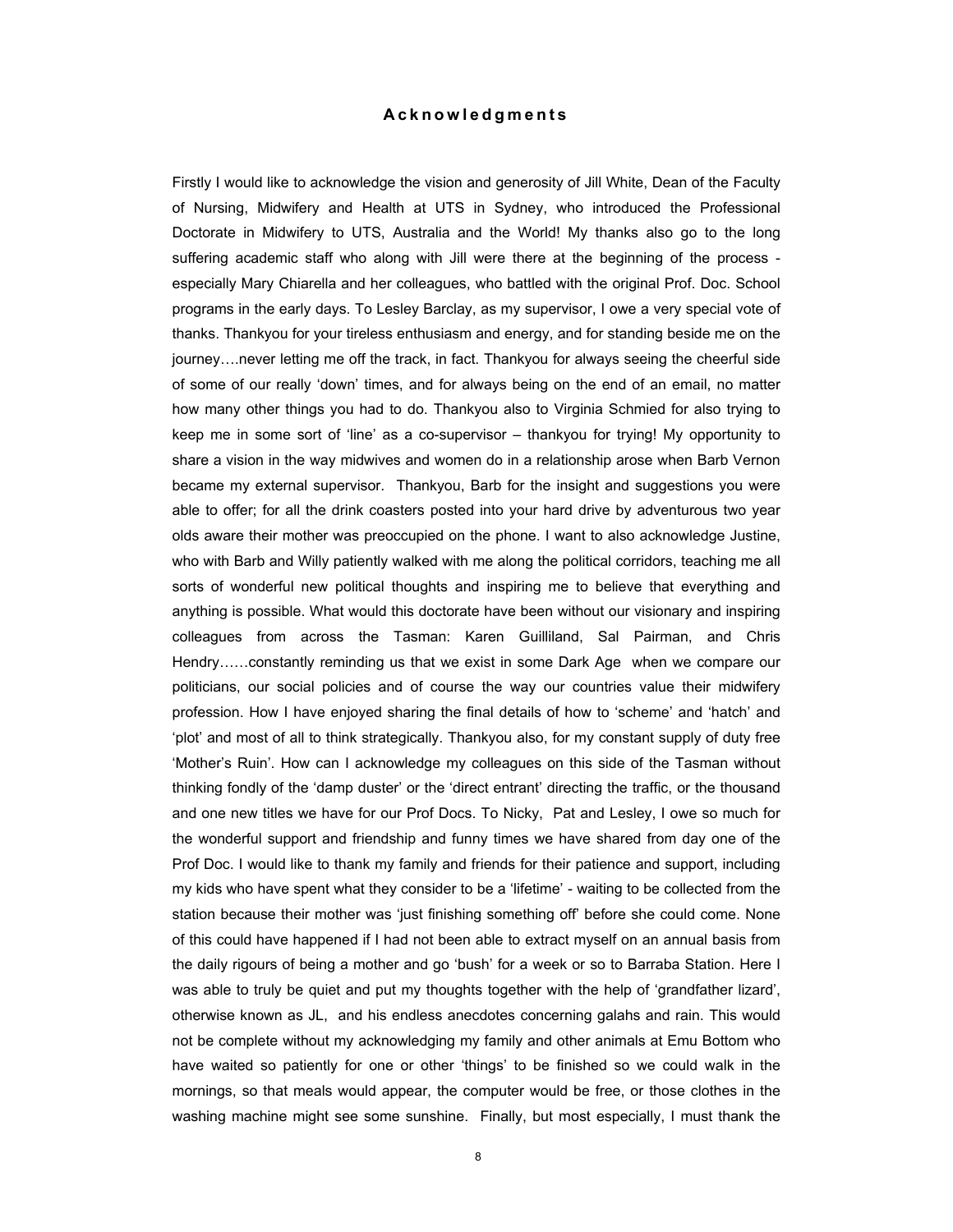Doctor Himself - my strongest ally and friend, a long suffering and patient individual, not perturbed by all night hysterics, publication and conference deadlines, disc drives going mad, and antics far too numerous and diverse to mention here! Without him the Prof Dog would still be out of its kennel.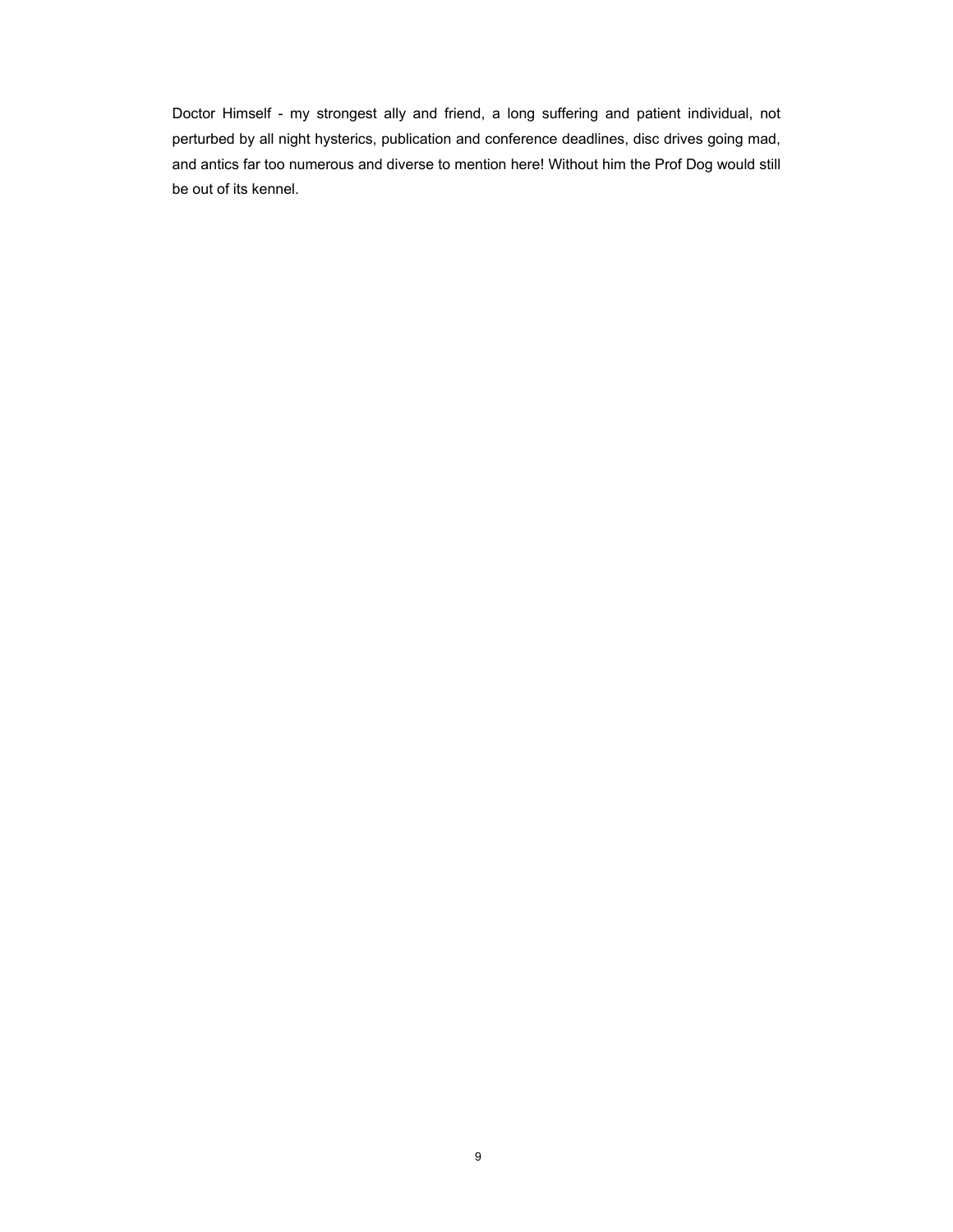# **Glossary**

| <b>AHA</b>          | Australian Healthcare Association                                            |
|---------------------|------------------------------------------------------------------------------|
| <b>AAPTC</b>        | Australian Association of Paediatric Teaching Centres                        |
| <b>ACMI</b>         | Australian College of Midwives Incorporated                                  |
| <b>AMAP</b>         | <b>Australian Midwifery Action Project</b>                                   |
| <b>AIHW</b>         | Australian Institute of Health and Welfare                                   |
| <b>BMID</b>         | <b>Bachelor of Midwifery</b>                                                 |
| <b>CHERE</b>        | Centre for Health Economics Research and Evaluation                          |
| <b>DHB</b>          | District Health Board                                                        |
| EB                  | Evidence based                                                               |
| <b>IPO</b>          | Independent Practitioner Organisation                                        |
| <b>MDC</b>          | Midwives Data Collection                                                     |
| <b>MMPO</b>         | Midwifery and Maternity Provider Organisation                                |
| <b>MCCP</b>         | Midwifery Co-ordinated Care Provider                                         |
| <b>NH &amp; MRC</b> | National Health and Medical Research Council                                 |
| <b>NMAP</b>         | National Maternity Action Plan                                               |
| <b>NCEPH</b>        | National Centre for Epidemiology and Population Health                       |
| <b>NSW</b>          | <b>New South Wales</b>                                                       |
| <b>NZCOM</b>        | New Zealand College of Midwives                                              |
| <b>RANZCOG</b>      | Royal Australian and New Zealand College of Obstetricians and Gynaecologists |
| <b>RCT</b>          | Randomised Controlled Trial                                                  |
| <b>RHA</b>          | <b>Regional Health Authority</b>                                             |
| <b>SECs</b>         | Socially Equitable Comparisons                                               |
|                     |                                                                              |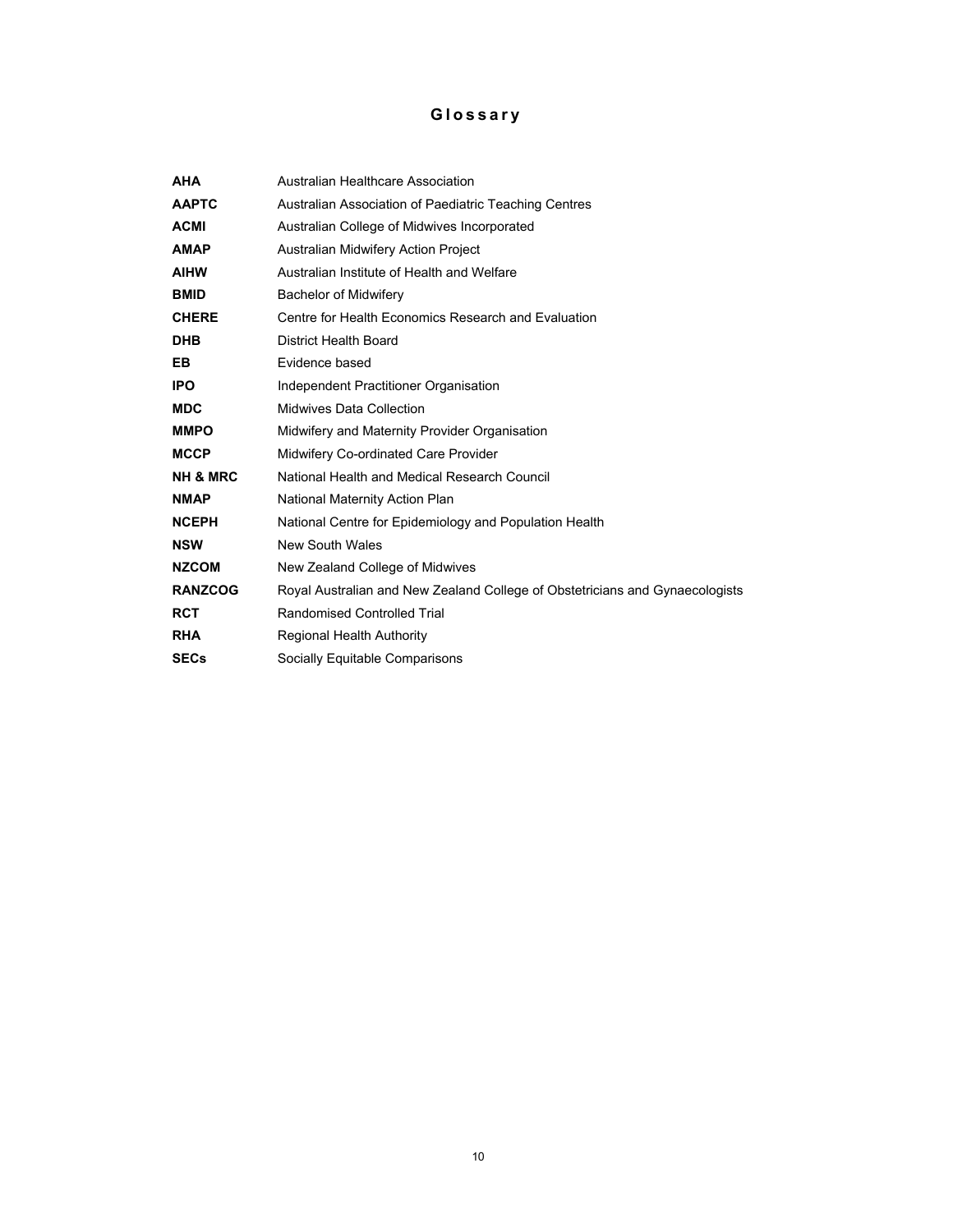# **PROLOGUE**

#### **A NOTE ON THE PROFESSIONAL DOCTORATE**

*"Some ways of knowing have traditionally occupied spaces at the edge of the dominant vision, the same kinds of spaces as are filled by the lives and experiences of the socially marginalised, including women. Thus, neither methods nor methodology can be understood except in the context of gendered social relations. Understanding this involves a mapping of how gender, women, nature and knowledge have been constructed both inside and outside all forms of science."*<sup>1</sup>

#### Ann Oakley, *Experiments in Knowing, P4*

The stated goal of the Professional Doctorate at UTS is to advance, in the field of professional practice, the development of "solutions" for practice problems in the workplace, in combination with an opportunity for the candidate to develop and enhance her attributes towards professional leadership in the field. $2$ 

A Doctorate may be presented as a portfolio of written works that include ' reflections on the implication of the work for practice and strategies for bringing change in practice as appropriate<sup>3</sup>The objective is to challenge accepted wisdoms and orthodoxy whilst 'advancing knowledge through scholarly engagement with the practice of a profession'<sup>4</sup>.

Although without precedent in Australia, this first Professional Doctorate in Midwifery aims to integrate practice related outcomes with a level of scholarly expertise that is both interdisciplinary and practice based.

My appreciation for inquiry is based on the recognition of certain connections. To be mindful that the 'separation of knower from known implies a separation of self from other and researcher from subject...'<sup>5</sup>, in my view, validates the subjective nature of my Professional Doctorate. The connection between understanding in the scientific and biological domain, and the experience we bring from our family, our practice, our social and political contexts, together with our use of language, is the reason why we can expect to have different and multiple understandings of the world. The influence of previous learning and the conceptual framework I bring to my practice enables me to make sense of facts, to select and organise all the observations I make at a range of conceptual or epistemic levels.

<sup>1</sup> Oakley A. *Experiments in Knowing: Gender and Method in the Social Sciences.* Polity Press. Cambridge 2000

<sup>2</sup> Browne M. 1998 The Professional Doctorate at UTS: A discussion paper. University Graduate School. www.gradschool.uts.edu.au/p&p/p2b.html

<sup>&</sup>lt;sup>3</sup> See Browne M. 1998 as above

UK Council for Graduate Education. Practice-Based Doctorates in the Creative and Performing Arts and Design. Coventry. UKCGE, 1997

<sup>5</sup> Reason P*. Human Inquiry in Action: Developments in New Paradigm Research* London: Sage 1988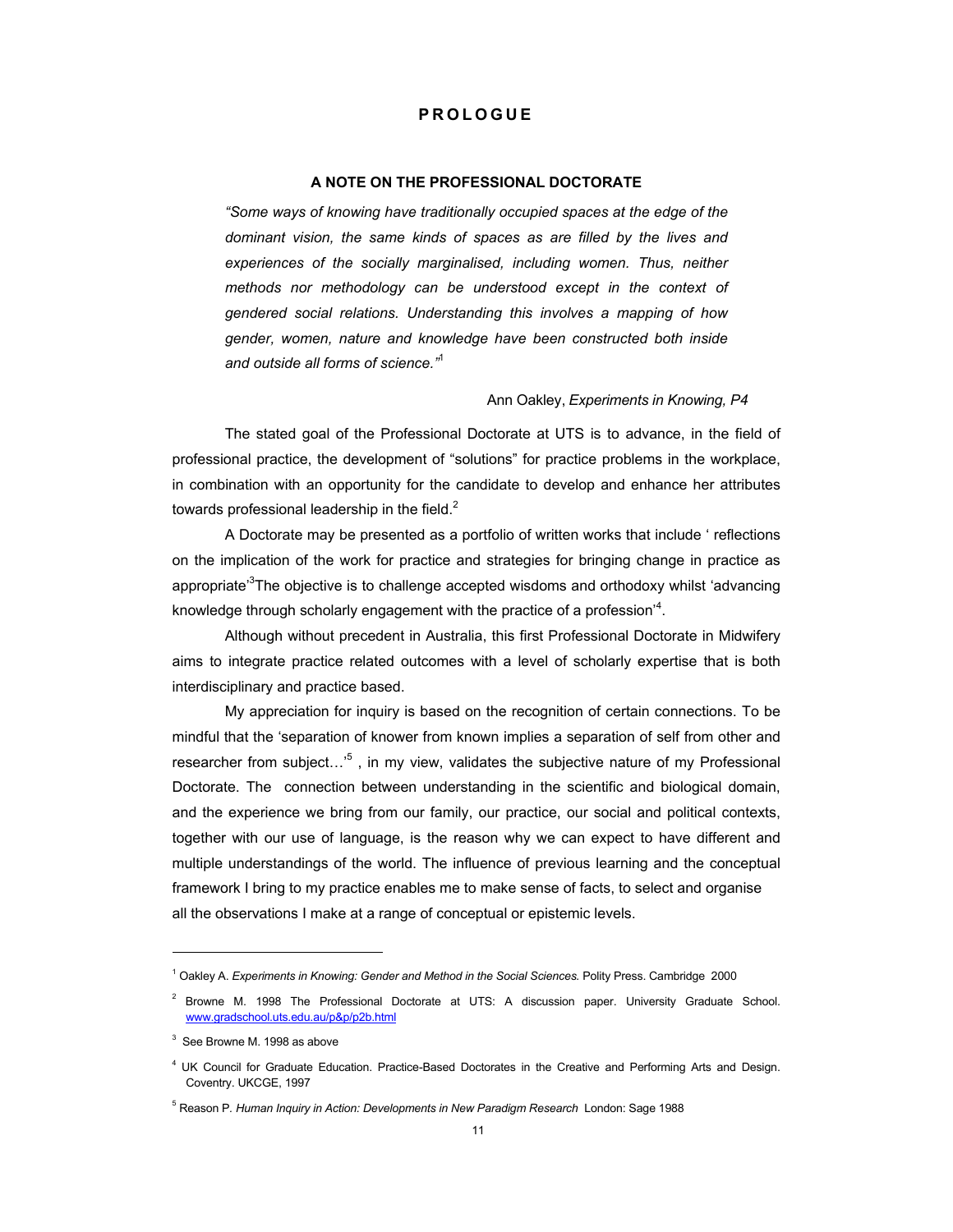In her latest book, Making Sense of Life, Evelyn Fox Keller<sup>6</sup>, suggests that it is the stories that are drawn from our reservoir of experiences and social contexts that connects us through language and metaphor to understand the sciences. The understanding of biological systems depends on a multiplicity of understandings, explanations and connections. The portfolio before you is a collection of works that records some of the interconnections and information that may shape and change some areas of midwifery practice in Australia. Some may find it disturbing and ambiguous, others may dismiss it as non-scientific. My hope is that there will be a number of midwives and women who can use the information presented here to call for long overdue reforms in the maternity system of Australia.

l

<sup>6</sup> Evelyn Fox Keller. *Making Sense of Life* Harvard University Press. 2002.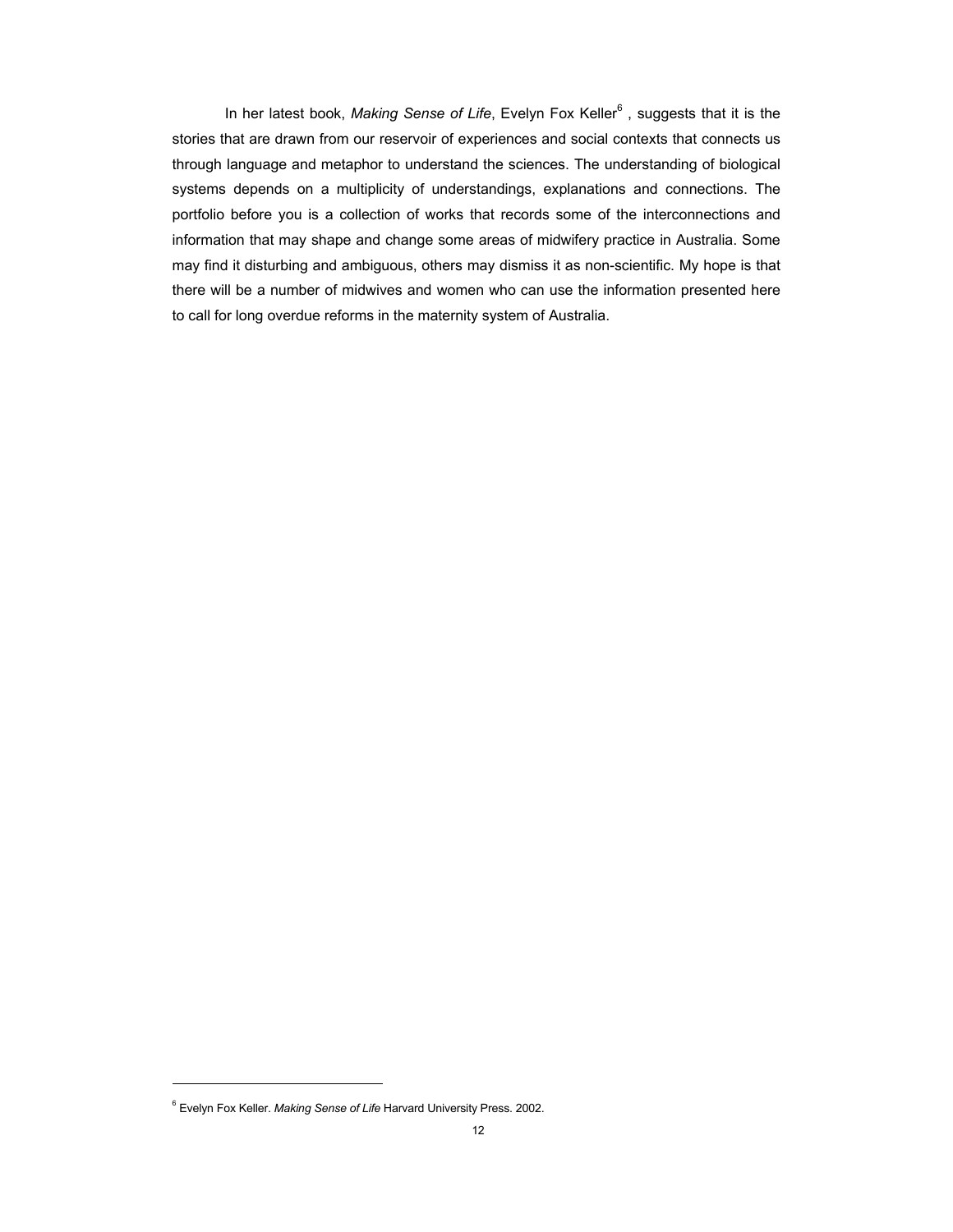# **INTRODUCTION**

### **A NOTE ON THE MEASURE OF……**

*'*Est modus in rebus' *- 'There is measure in (all) things'.*

#### Horace 65-8 BC

This Professional Doctorate in Midwifery is a portfolio of works that reflect considerable variety in their appearance and purpose. The overall theme, is as the title suggests…. the 'measure' of midwifery………..

The aim of the work is to challenge the status quo through scholarly reflection and research, and to raise a political awareness amongst women, midwives, obstetricians and policy makers about current issues affecting midwifery practice within the maternity services in Australia in 2002. The diversity of writing styles, and the variations in the use of language are an attempt to make information accessible and meaningful to a wide spectrum of the public for whom the pieces were written. This strategy is strengthened by reporting research findings in journals intended for the audience I hoped to engage. Each paper is prefaced with a short introductory note giving the context and rationale for the language and methods used and its location within a body of work.

In the year 1999 no comprehensive analyses of Australian midwifery policies were available, nor were the effects of current policies in regulation , education and service delivery well understood. This led to serious constraints in policy and planning and a continuing lack of communication between stakeholders in maternity care.

In 1999, 257,394 babies born to 253,352 mothers were notified to perinatal data collections in the States and Territories of Australia. This represents a birth every two minutes and approximately 705 births a day in Australia in 1999 (Nassar and Sullivan 2001<sup>7</sup>). Every birth is attended by a midwife, and midwives are the largest single group of health workers in the maternity care system in Australia. A national study was urgently needed to investigate the present constraints on the midwifery contribution to maternity care.

The objective of this professional doctorate in midwifery was to contribute data and policy analysis to the Australian Midwifery Action Project (AMAP), which was launched in 1999. The doctorate describes the current situation in the workforce and education of Australian midwives. It also describes the funding and policy arrangements for midwifery within the Australian context and compares these policies with our nearest geographical neighbour and trading partner, New Zealand. The results of research undertaken to demonstrate the critical state of affairs in terms of medical intervention for childbearing women in Australia, further demonstrates the need for maternity service reform.

<sup>7</sup> Nassar N, Sullivan EA 2001. Australia's mothers and babies 1999. AIHW Cat. No. PER 19. Sydney: AIHW National Perinatal Statistics Unit (Perinatal Statistics Series no11).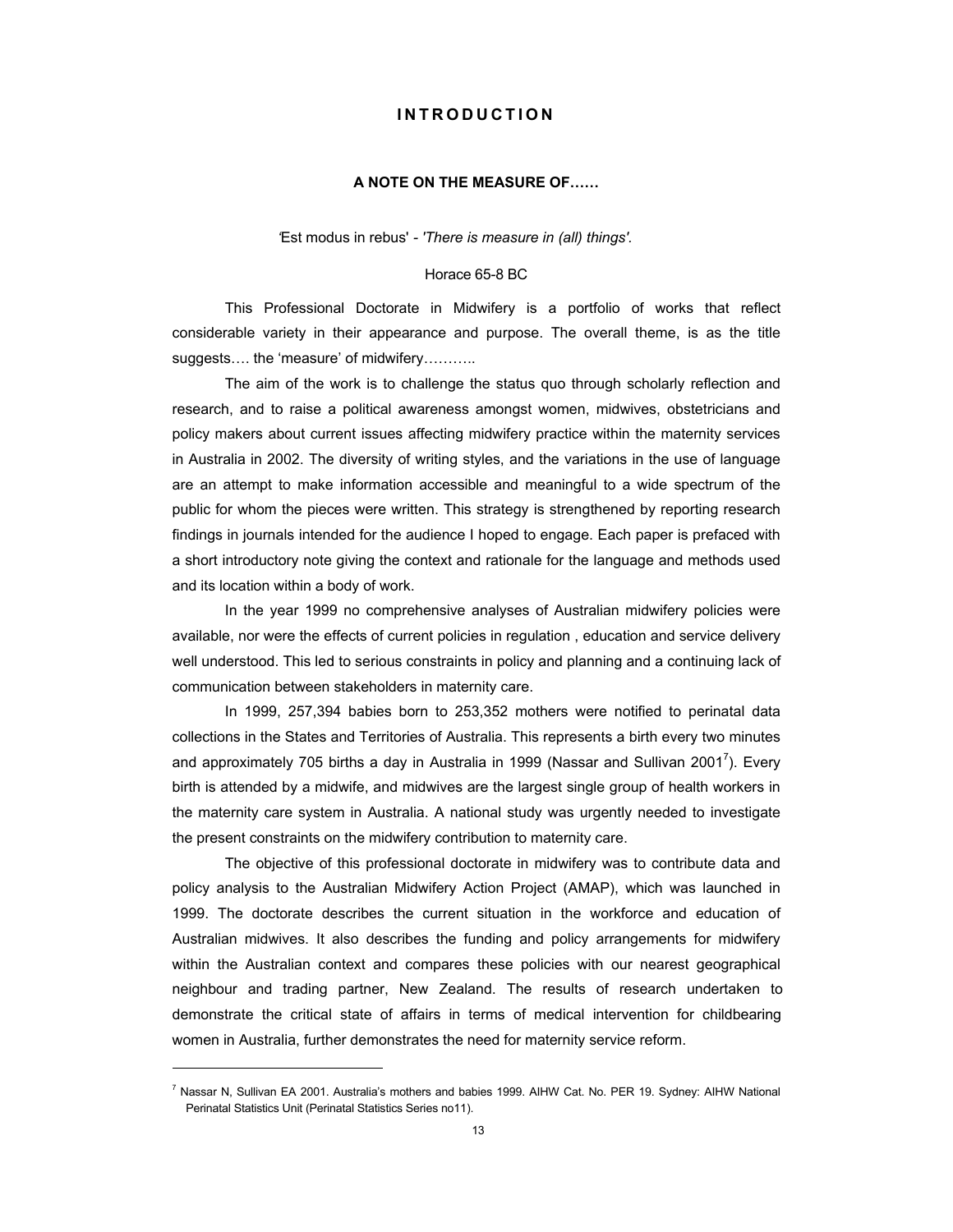The Doctorate is a collection of the work undertaken during the years 1999 to 2002, during my appointment as a research midwife on a national research project known as the Australian Midwifery Action Project (AMAP)<sup>8</sup>. The project was funded by an Australian Research Council (ARC) grant, and a Strategic Partnerships in Research and Training (SPIRT) grant over the period of three years. $^9$  The Australian Midwifery Action Project, was as its name implies, an action oriented project. The challenge facing the research team of AMAP was how to both conduct empirical research and at the same time inform and facilitate improvements in midwifery practice within the maternity system. Some of the 'actions', therefore, within the project constituted empirical studies whilst others took the form of processes such as: reports, submissions, interviews and the preparation of policy statements for specific meetings with government officials. Where the strategy for change included forming a collaboration of authors, the individual expertise of each author, and my own participation in the collaboration is fully acknowledged.

The title I have chosen for my Professional Doctorate implies in the most general sense, a level of simple quantification of midwives or others currently employed within the maternity service in Australia. Certainly the concept of 'measure' is integral to the whole portfolio and is a thread that binds all these papers together. However, I have chosen to use the terms 'counting' and 'measure' not to reduce and quantify the service and the providers within a notional objective description of reality, but to keep in mind that through mere quantification of anything we are in danger of disregarding, devaluing or even denying that which we cannot measure. So in 'counting maternity', I am implying that, rather than singling out and quantifying the discreet elements of a set of factors that contribute to maternity in Australia, my observations of maternity are inseparable from the subjective views of myself (the observer/midwife and mother) in my account of maternity services. Similarly I have used the word 'measure' to suggest that the qualities I describe are not relative to any objective body of knowledge separate from my own search for meaning and value. Although I have articulated and measured some of the characteristics of midwifery and obstetric care in Australia, this disentangling or quantification merely underlies and emphasises the many more continuations and complexities that coexist beyond that, which is 'measured'.

**Part 1**, the essay **Reconceptualizing Risk and Uncertainty**, is primarily preoccupied with the concept of 'measure'. It narrates the historical path where new paradigms emerged through time as a result of dissatisfaction with previously held ideas and beliefs within the scientific community. It tells of the juxtaposition of two different worldviews and the paradigmatic issues that shape the professional differences between obstetrics and midwifery. The qualities of empiricism and measurement are intrinsic to the story of how

 $8$  Please see P 21 following, The Australian Midwifery Action Project (AMAP)

<sup>&</sup>lt;sup>9</sup> For this reason several of the research papers contained in this portfolio also contribute directly to the final report of the AMAP project. However, other than papers that are in the public domain in their published form, the AMAP report and the Doctorate are separate and complimentary publications.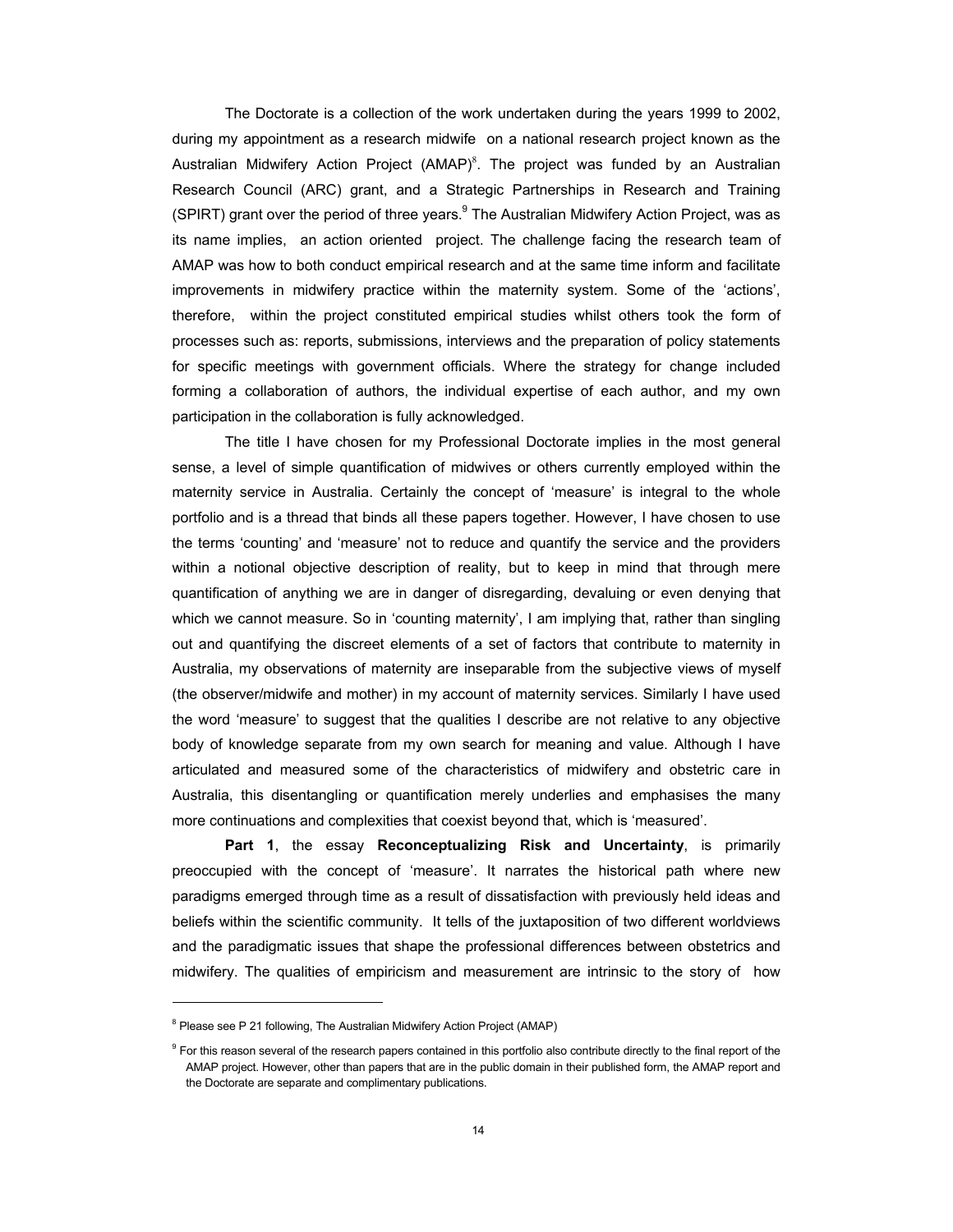Western science sought to quantify existence. The essay is an account of the evolution of Western scientific thought and its relation to medicine (obstetrics) and midwifery; where science is regarded as the triumph of reason and experiment over the contested authority of the other. The essay tells of the elevation of the quantitative in nature over the qualitative; the objective and sceptical over the subjective; the separation of the natural from cyclical nature; the superiority of rational over intuitive discourse. In summary, the turning away from the ancient fascination with individual and portentous events toward the search for general and overarching laws; from individual belief to sharable results; the dismissal of the contemplative relation with nature, in favour of active intervention; and above all the mechanization of the universe. The essay illustrates the paradigmic crises encountered during the evolution of Western scientific thought from its beginnings to the present. From this account one would be forgiven for thinking the paper is unreflectively essentialist in placing obstetrics and midwifery in a binary analytic framework that idealises one and demonises the other. Midwives have been part of a spectrum of manifestations whose collective record, explored in part by this essay, offers an opportunity to measure our current understandings of women's voices and positions as mothers and midwives. The reader should be reassured though, the essay is a description of the historical milestones that mark our evolutions of knowing from a scientific framework on the one hand and an experiential framework on the other. Both are capable of intersection and reform however, and the reader is not left without hope!

Alongside an empirical estimation of certain attributes of the maternity services, the concept of measure is used in a more literal or figurative sense to mean an estimation of the different dimensions of midwifery. This implies an intrinsic qualitative meaning to the word 'measure'. According to the Shorter Oxford Dictionary: to measure is to "estimate the quantity or degree or proportion of something that is bestowed or granted to a person. It can also ascertain the spatial magnitude of something; to estimate the amount duration and value of something, not so much to denote a count or the weight of, but figuratively to estimate the amount duration, and *quality* of..." <sup>10</sup> In defining 'measure' as a quality or attribute, it is perhaps useful to look at the literary use of the word 'measure'. In its most celebrated literary context, in Shakespeare's Measure for Measure, the qualities, or measures of justice and mercy are balanced against each other.<sup>11</sup> Without considering the question further - whether every measure or quality is equal to or comparable to all others, let's consider the famous line of Lord Tennyson's, "Man is the measure of all truth unto himself" (Tennyson).

In art, in music, architecture, commerce and morality there are multiple allusions to 'measure'. The reproduction of "The Measurers", a Flemish painting from the sixteenth century (see following) shows scenes of practical measurement inferring the intrinsic nature of measure in everyday lives. The universality of this attribute in all aspects of our lives, is

<sup>&</sup>lt;sup>10</sup> The Shorter Oxford Dictionary on Historical Principles, Eds, C T Onions, 1969, Oxford Clarendon Press

 $11$  The hidden text here asks the question 'can an immoral act be justified for a good cause?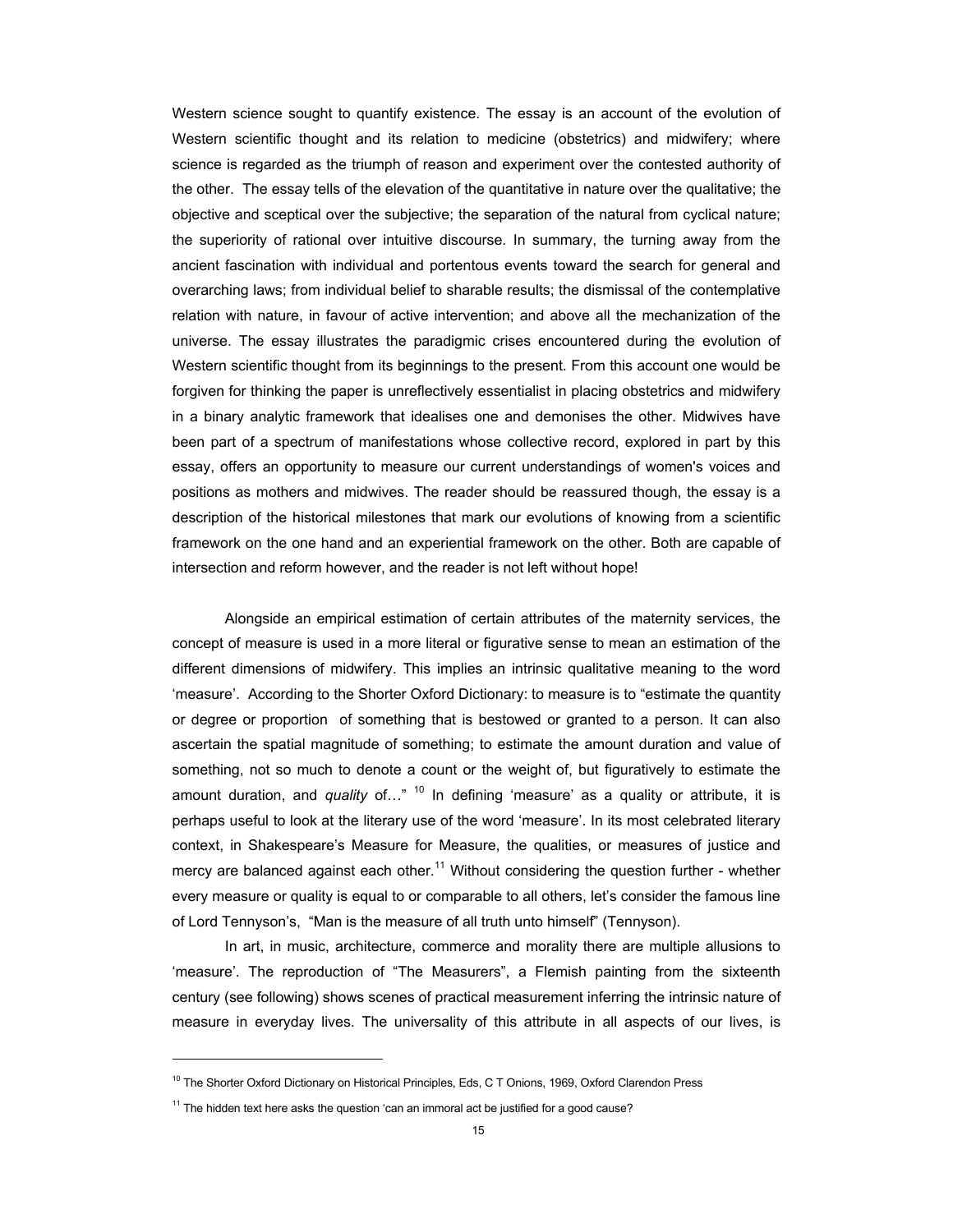further intimated through the reference to the words of the Latin Lyric poet Horace: 'Est modus in rebus' - 'There is measure in (all) things'.

It's an old and often used cliché that the true measure of any man or woman is only evident when they are no longer present. The gap left by their absence suddenly reveals the true stature to which we were previously blind because we took it for granted when it was always there. Can the same be true of midwifery? In this thesis then, the meaning of measure is also to suggest both a 'contemporary state of affairs' and a measure of midwifery that is a description of the magnitude, the character, and the dimension of midwifery evident in Australia in 2002.

The papers that comprise Parts 2,3,4,5,6 and 7of this portfolio are derived from data that is routinely collected in Australia. One of the cornerstones of healthcare improvement is creating meaningful information and measurement from these collections. True comparisons from accurate data can be used to better understand the nature of the system and to gauge whether changes have been effective. Measurement that is used appropriately is crucial for a range of purposes such as quality improvement, accountability, regulation and changing services to improve outcomes. The challenge is always to balance progress or 'goodness' in public policy and public choice between competing views of the world -- each justified by how we measure and understand the quality of the service delivered. The balance to be struck is that between overemphasizing accountability and underemphasizing learning<sup>12</sup>, or as the policy reformers of the NHS claimed five years ago, "Measurement for improvement is not measurement for judgment." <sup>13</sup> Simply developing state of the art tables to demonstrate efficiency and accountability are not enough. Women need to see comparisons and relate their own contextual understanding in making their choices about care. The information derived from various collections of routinely collected data is used to measure and evaluate the maternity services. This measures only part of the experience of childbirth, however. Through the studies reported here I aimed to provide women with information on which to make informed choices about the services available to them, and to ensure politicians become more responsive to the lack of options currently available in Australia. My aim was also to provide measures that would allow service managers to deploy resources more efficiently to achieve the best care. With this in mind, I have made every effort to base the findings from these papers on measures of quality that demonstrate attributes such as validity, reliability, comparability and communicability.<sup>14</sup> I am also mindful of the critics of these methods who claim that our increasing reliance on measures of effectiveness, safety, acceptability, and efficiency reduces all traditionally qualitative, anecdotal approaches that are supplemented by trust<sup>15</sup>. The problem, of course, is that measurement itself, like evidence,

<sup>12</sup> Berwick D Looking forward: The NHS: feeling well and thriving at 75. *BMJ* 1998;317:57-61

<sup>13</sup> Pringle M, Wilson T, Grol R. Measuring "goodness" in individuals and healthcare systems. 2002 *B MJ* 2002 ;325::704- 8

<sup>14</sup> ibid

<sup>&</sup>lt;sup>15</sup> op cit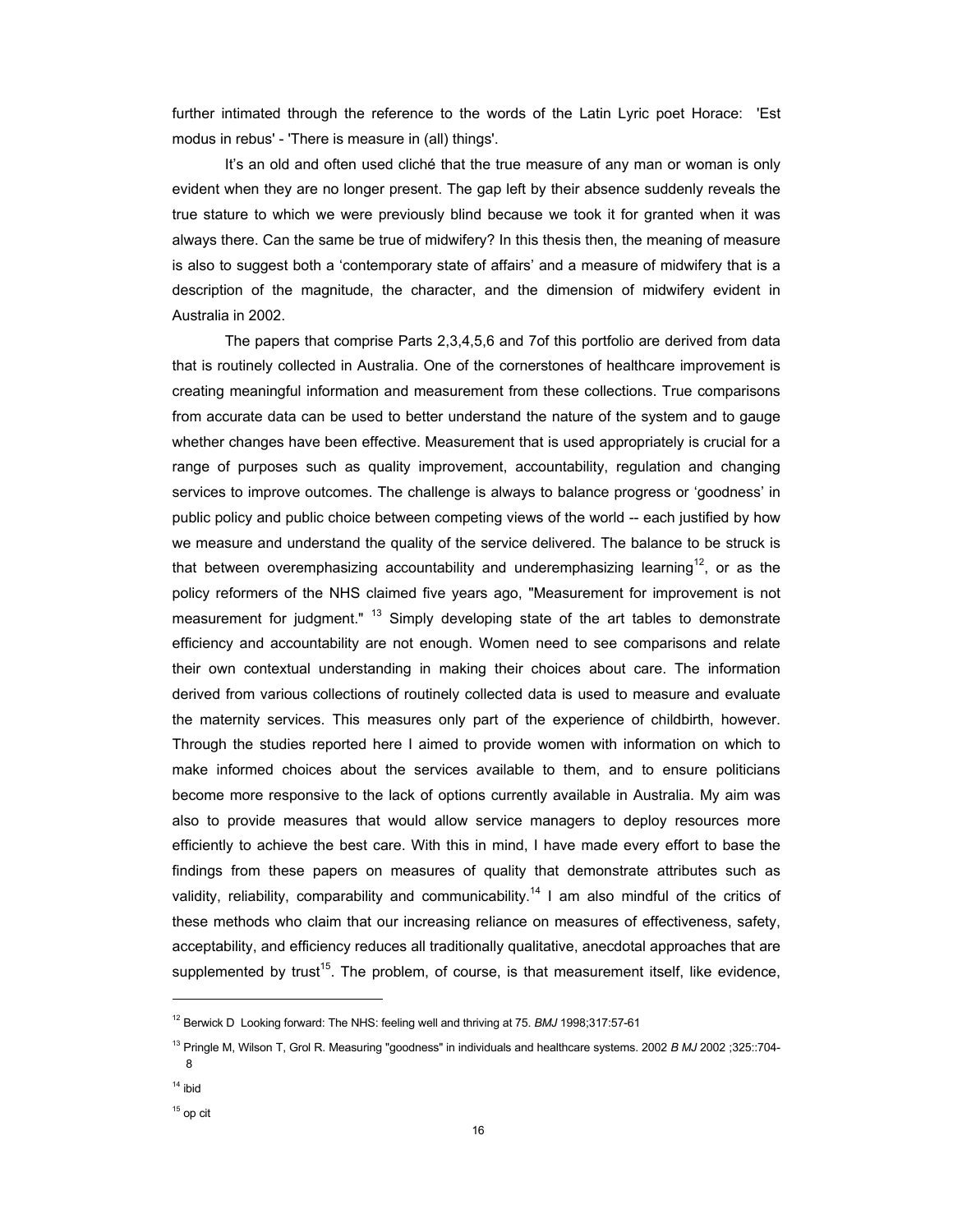does *not* in fact improve outcomes. Measurement will only serve to demonstrate where improvements can be made, through informing and identifying where the problems lie. In addition, both measurement and evidence can be denied and manipulated.

**Part 2, Childbirth in Australia: Measuring the current state of play,** is based on a written Submission to the Senate Inquiry into Childbirth Procedures held in Australia during 1999. I prepared the submission as a brief summary of current research that informed the key issues raised by the Inquiry. The Findings<sup>16</sup> from the Inquiry provided a basis for much of the work that follows in my professional doctorate, particularly in areas of obstetric intervention, funding midwifery, and workforce issues. In particular the Inquiry highlighted the dire situation in the workforce where a shortage of midwives and the lack of non-interventionist midwifery models of care were strongly noted. It found that women perceived themselves to be disempowered in the decision making around birth, and that too many caesarean sections were being performed. The issue of early discharge following birth, without the necessary community midwifery support was also identified as an area of deep concern.

In **Part 3, Measuring Obstetric Intervention in Australia,** the notably high levels of interventions during childbirth are addressed in a paper that was written in collaboration with clinicians representing each of the specialties, obstetrics, epidemiology, and midwifery. The paper*, Rates of Obstetric Intervention among private and public patients in Australia: population based descriptive study* was published in the British Medical Journal in July 2000. (A second paper*, Trends in labour and birth interventions among low risk women in New South Wales,* was written in collaboration with the same multidisciplinary team with the addition of an anaesthetist. See Supplementary Paper 1.)

The population data that informed these two intervention papers was further developed into **Part 4** of the portfolio, **Measuring the Cost of Obstetric Interventions.** The paper, *Costing the cascade: estimating the cost of increased obstetric intervention in childbirth using population data* was accepted for publication in the BJOG on the 18<sup>th</sup> October 2002, and is to be published in the near future. This paper outlines the development of a costing formula to assist in cost analysis and cost projections for managers of midwifery services.

**Part 5**, of the portfolio, **A Measure of the Australian Midwifery Workforce**, maps the current situation in the midwifery workforce in terms of gaps in data collection, inconsistencies in educational programs and recommendations for reform. In addressing one of the main objectives of the Australian Midwifery Action Project, to determine the barriers to midwifery care in Australia, I undertook a descriptive analysis around current workforce and education issues for midwives in Australia. The paper: *Contemporary Issues In The Workforce And Education Of Australian Midwives,* was published in the Australian Health Review in November 2000, and highlighted the need to address many of the issues that were later examined in the first Commonwealth Midwifery Workforce Review undertaken by The

l

<sup>&</sup>lt;sup>16</sup> Rocking the Cradle. See Part 2 and http://www.aph.gov.au/senate/committee/history/index.htm#Community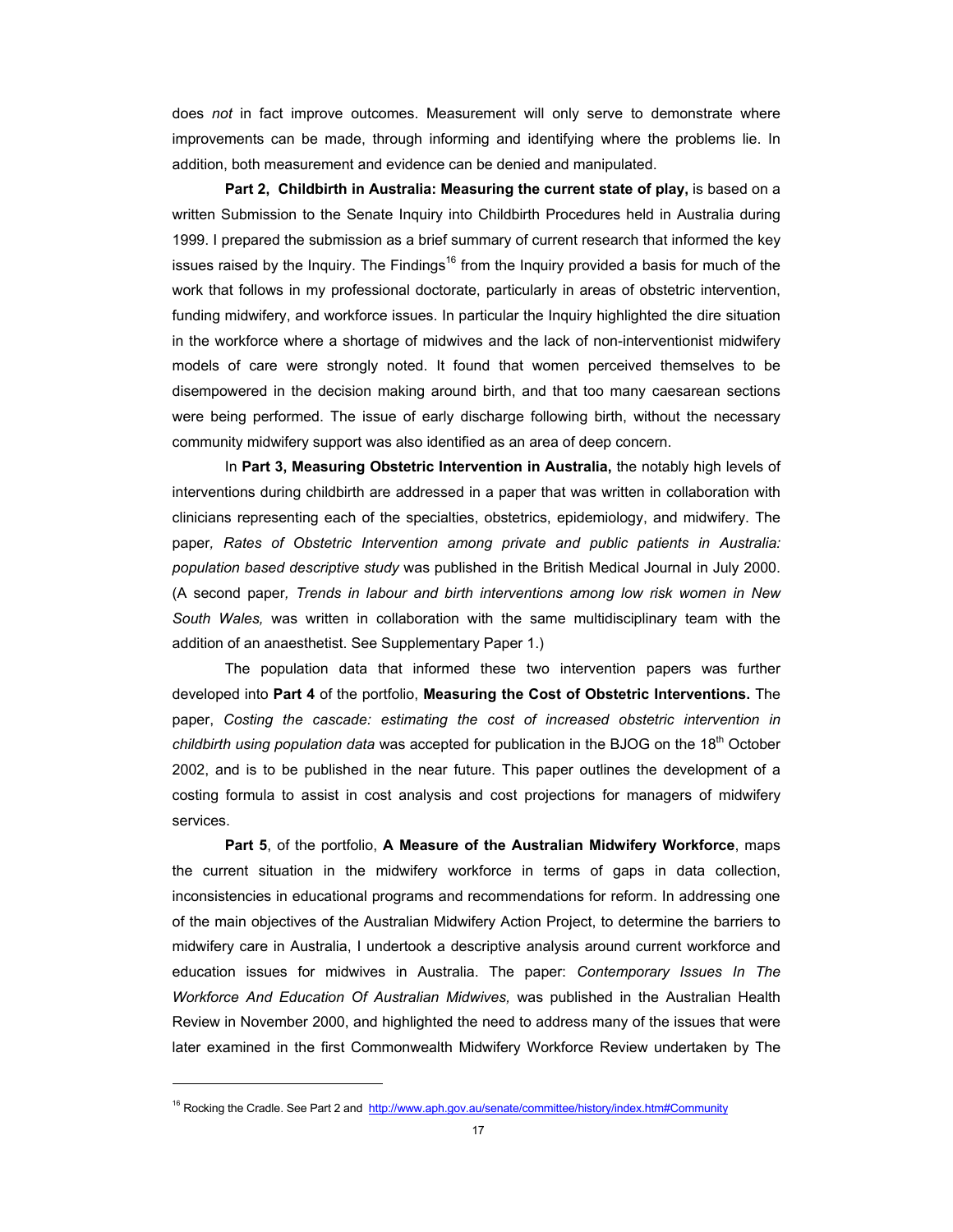Australian Health Workforce Advisory Committee (AHWAC) in 2002<sup>17</sup> to be released at the end of 2002

**Part 6**, **Measures in Health Reform and Funding** is presented in four sections. Section 1 provides an overview of health funding and reforms from an international perspective. This fulfils a compulsory requirement of the Professional Doctorate to submit a piece of writing addressing the international context of the subject under review. Section II compares and contrasts the health systems of New Zealand and Australia with particular reference to the funding of midwives. Section III is based on the submission to the second Commonwealth Senate Roundtable Discussion on Hospital Funding in 2000, on behalf of the Centre for Family Health and Midwifery, UTS, Sydney. Section IV proposes a new model for Australia in a proposal for an integrated midwifery model across a continuum of care and location.

The need for funding reform is highlighted again in **Part 7**, **Midwifery and Public Health.** This is an evidence based argument presented as a discussion paper on the subject of midwifery as a public health strategy. In comparing the scope of practice of midwives in Australia and New Zealand, it advances further the argument that funding is one of the pivotal issues in need of reform in the maternity services in Australia.

**Part 8** of this doctorate describes the intrinsic nature the **Graffiti Method – a measure of utterance.** This is an innovative research tool that was devised within the larger AMAP research project. It was used to gather ideas and opinions from midwives all over Australia to inform the study affectionately known as the Midwives Voices Study<sup>18</sup> in AMAP. The paper presented here takes the reader on another explorative journey, briefly into the realms of the writings of modern French theorists such as Gilles Deleuze, Claire Parnet, Felix Guattari and Roland Barthes, and the feminist theorist, Elizabeth Grosz, in a separate dissertation on 'measure'. The method evolved as a means for midwives and researchers to connect with the complex reality within and around us during the research process of the Australian Midwifery Action Project.

The portfolio concludes the theme of measurement with **Part 9**, **Evidence Based Everything.** This is an essay, designed originally as an introductory lecture for practicing midwives studying for a postgraduate diploma. It concedes both to the notion that there is measure in all things and that to 'measure' has the potential to be a rewarding and liberating experience. The paper describes for midwives the key factors behind the evidence based movement and summarises the main theme of my Professional Doctorate, that to challenge the status quo, is to effect change through research based practice. It encourages midwives to embrace the strength of our special partnership in practice, as midwives in the company of women

<sup>&</sup>lt;sup>17</sup> Australian Health workforce Advisory Committee (2002), The Midwifery Workforce In Australia, AHWAC Report 2002.2, Sydney NSW.

<sup>18</sup> Brodie, P. (2002). Addressing the barriers to midwifery: Australian midwives speaking out. *Australian Journal of Midwifery.* 15 (3): 5–14.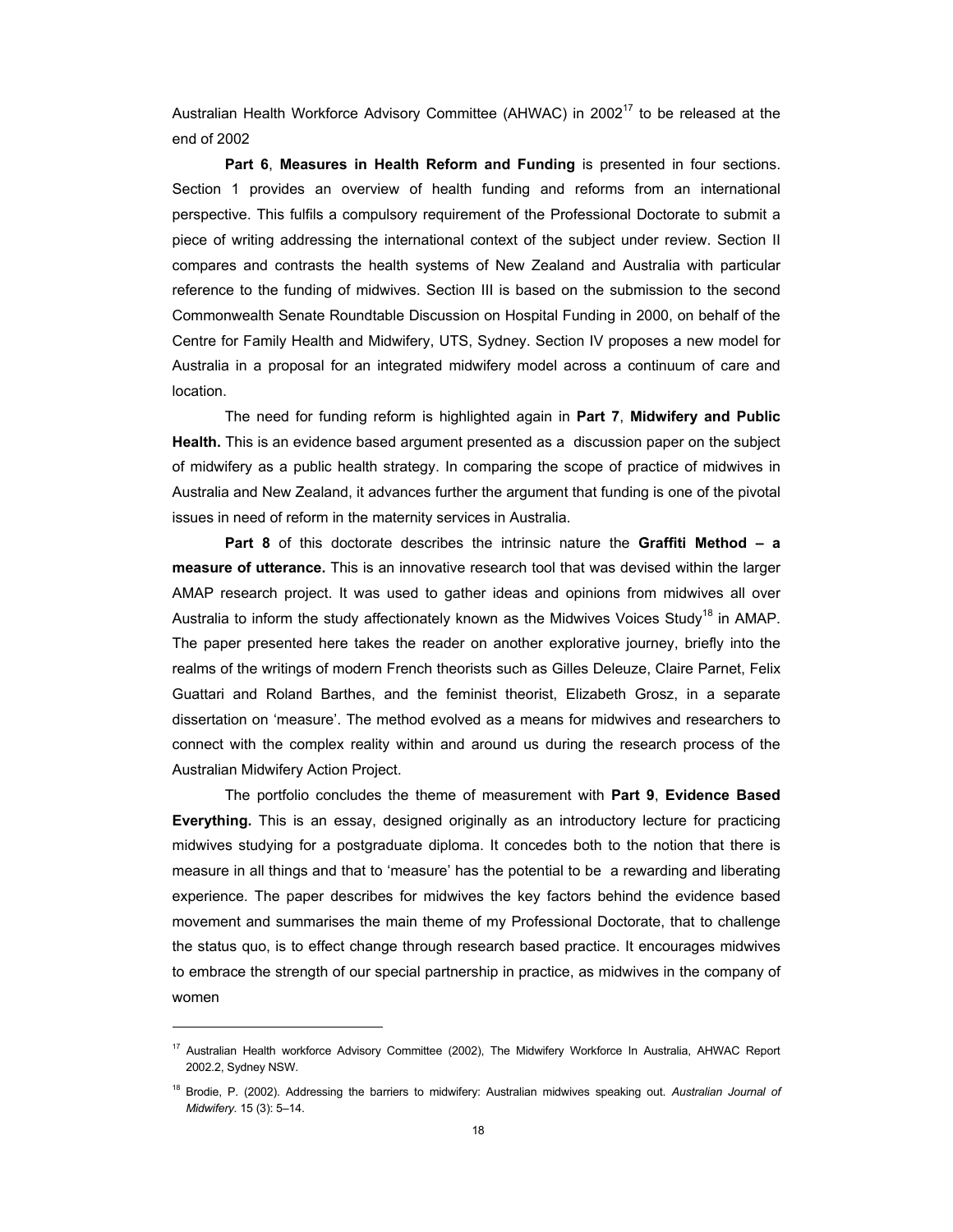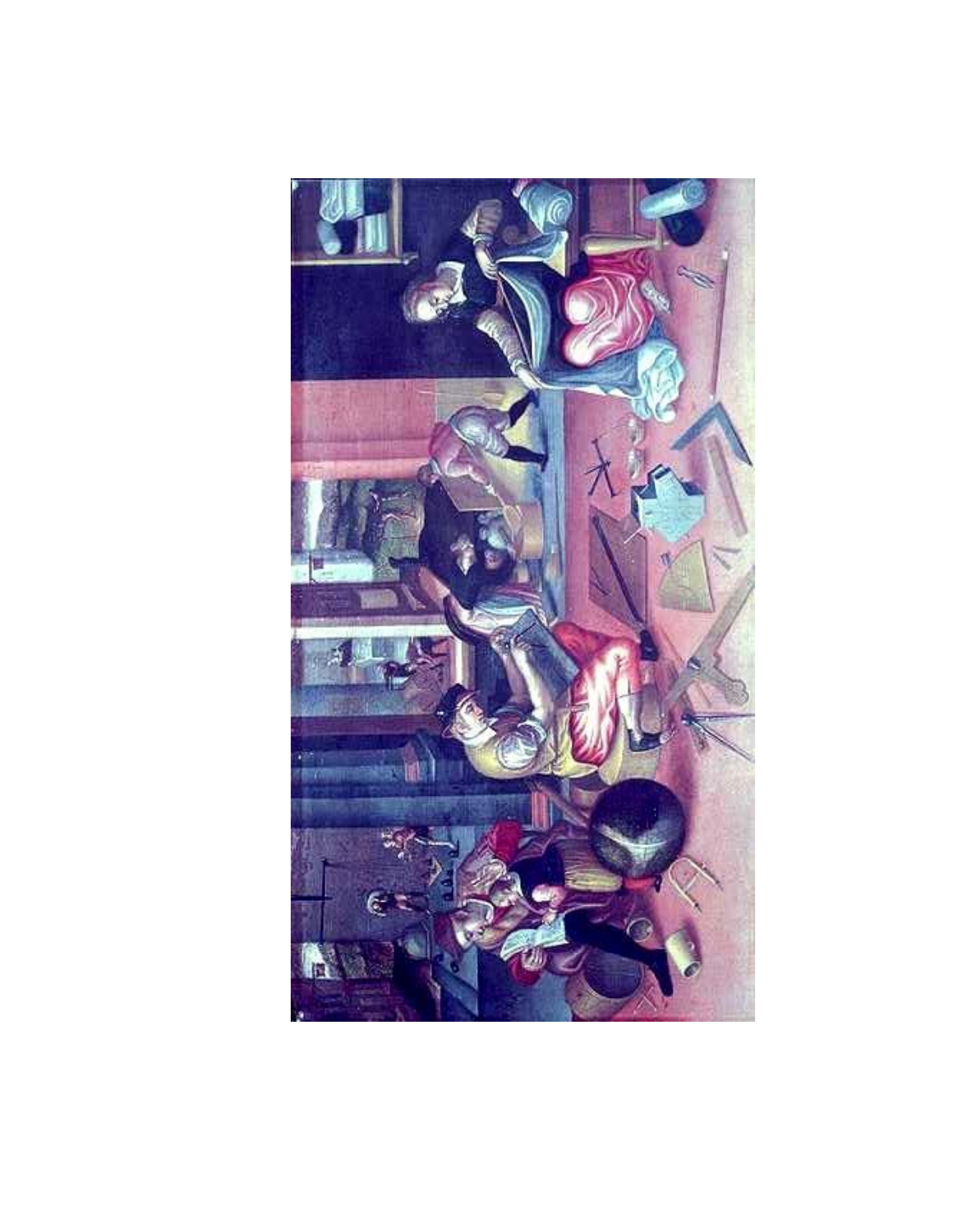### **ABOUT THE SUPPLEMENTARY PAPERS**

I have included several pieces of work as a collection of Supplementary papers at the end of this portfolio. They represent major pieces of work that supplement, or are a continuation of the work gathered here for the portfolio, and undertaken during the term of my professional doctorate.

The first supplementary paper is a continuation of the research presented in Part 3. It was undertaken with the same multidisciplinary team, with the addition of an anaesthetist, and led by Dr Christine Roberts. Although I contributed to the research process, I did not initiate the research in this study, as I had in the previous work<sup>19</sup> presented in Part 3.

The National Maternity Action Plan is included here as Supplementary Paper 2. It is the result of a broad coalition of consumer and midwifery representatives and organisations from across Australia, of which I was a contributing author. The NMAP outlines the rationale behind the need for major reform of maternity services, and, proposes a strategy for Federal and State/Territory governments to enable comprehensive implementation of community midwifery services in both urban and regional/rural Australia within the public health system. This is a vision document that grew from the energy and enthusiasm of a group of women who have the same vision for reform in Australia's maternity services that I share. The plan was launched nationally in every state parliament and in national parliament on the  $24<sup>th</sup>$ September, 2002.

Supplementary Paper 3 is a program outline for the implementation of NMAP through caseload community midwifery care in the public health sector. As a contributing author, I was able to elaborate on the model of midwifery outlined in this current portfolio on Pp 142-146. The program was presented to Professor William Walters, Chair of the NSW Maternal and Perinatal Committee within the NSW Health Department, for discussion at the meeting on December  $11<sup>th</sup>$ , 2002.

#### *Supplementary Paper 1*

Roberts CL, Algert C, Peat B, Tracy S, Douglas I. Trends in labour and birth interventions among low-risk women in an Australian population. ANZJOG. 2002; 42:2:176 - 181

#### *Supplementary Paper 2*

*The National Maternity Action Plan* (NMAP), Maternity Coalition, 2002. www.maternitycoalition.org.au

#### *Supplementary Paper 3*

 $\overline{a}$ 

Implementing Community Midwifery in NSW. Maternity Coalition, 2002.

<sup>&</sup>lt;sup>19</sup>Roberts C, Tracy S, Peat B (2000) Rates for obstetric intervention rates among private and public patients in Australia: population based descriptive study. BMJ 2000;321(7254):137-141. http://bmj.com/cgi/content/abstract/321/7254/137 accessed 18<sup>th</sup> August 2002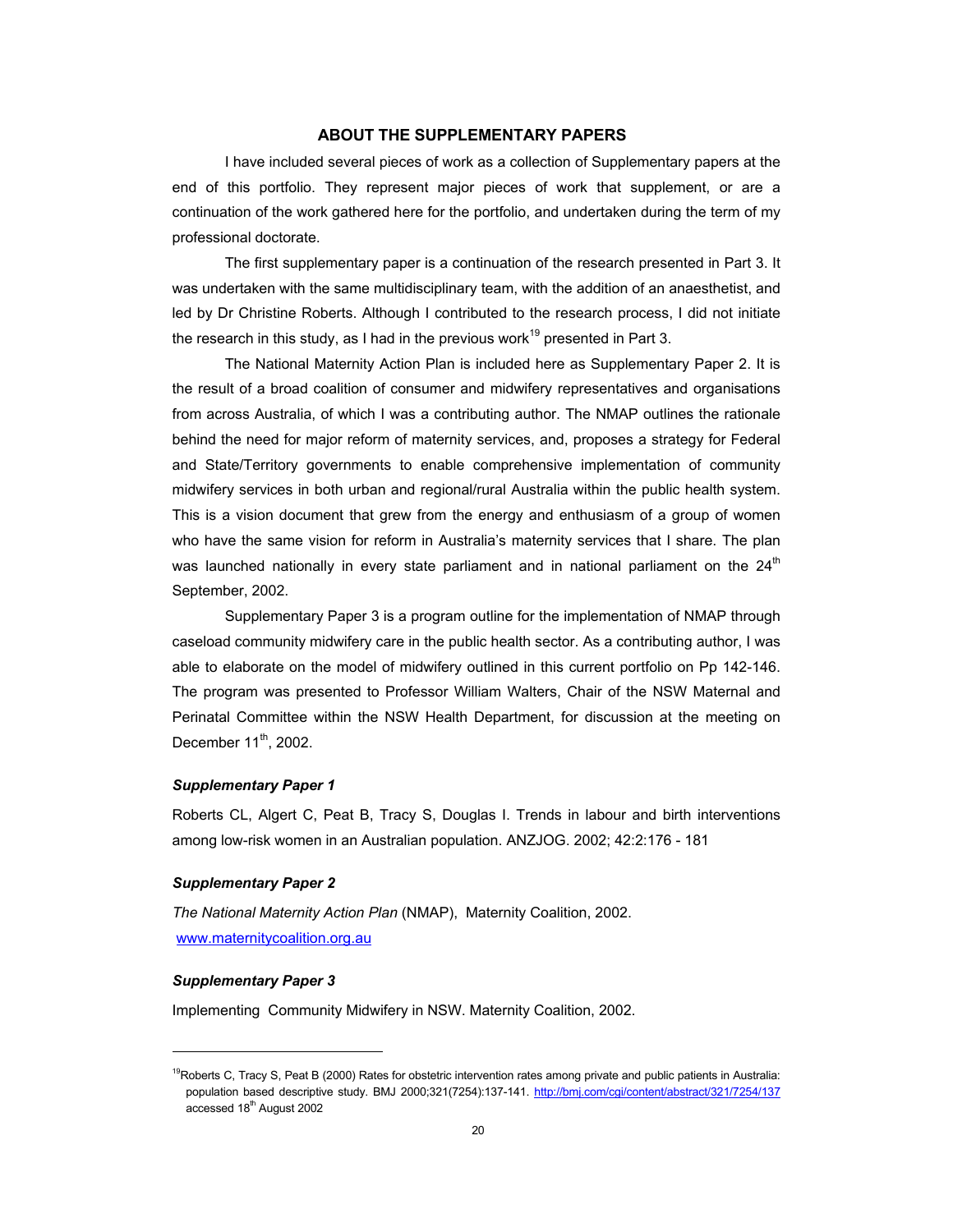### **THE AUSTRALIAN MIDWIFERY ACTION PROJECT (AMAP)**

The Australian Midwifery Action Project (AMAP) was initiated by a group of midwives, researchers and service managers who shared concerns for the development and sustainability of the current systems of midwifery education and practice in Australia. The three-year project began in April 1999 and was funded through a Strategic Partnerships with Industry Research and Training (SPIRT) grant from the Australian Research Council, in collaboration with five Industry partners, NSW Health, SA Health Commission, South Eastern Sydney Area Health Service, Women's Hospitals Australasia and the Australian College of Midwives Inc.

The overall aim of the study was to provide evidence on which to base strategic planning, workforce review, educational reform, and policy direction, as well as improvements in midwives' contribution to maternity care through facilitating and supporting institutional and systems reform. Consumer input is of course vital to this work and two sociologists in the research team provided a key role in this area ensuring that the needs of women and communities remained a priority. Priorities also included rural and remote issues, including equity and access to services provided for Indigenous women and babies. The research team consisted of the Chief Investigator, Professor Lesley Barclay, two full time research midwives, Pat Brodie and Sally Tracy and four associate researchers, Nicky Leap (Flinders University), Karen Lane (Deakin University), Kerreen Reiger (La Trobe University) and Linda Saunders (Flinders University).

#### THE RESEARCH QUESTIONS

The research addressed these questions:

- What are the barriers to the provision of safe, efficient and economic midwifery care within maternity services?
- What are the strategies to overcome these barriers?

The project, therefore, consisted of two concurrent and interlinked strands: STRAND I consisted of several interrelated studies investigating state and territory differences in service provision, education, policy and regulation associated with midwifery care within maternity services.

STRAND II worked towards interaction across sectors during the research and engaged a broad range of individuals, groups and institutions in the research process.

#### THE AUSTRALIAN CONTEXT

**Workforce** One of the most alarming concerns is the shortage of midwives in each state with rural and remote areas being particularly affected by short supply. Clearly, strategies are required to ensure the supply and maintenance of the current numbers of midwives and, whilst there are exceptions, many state governments do not have a coherent plan in place